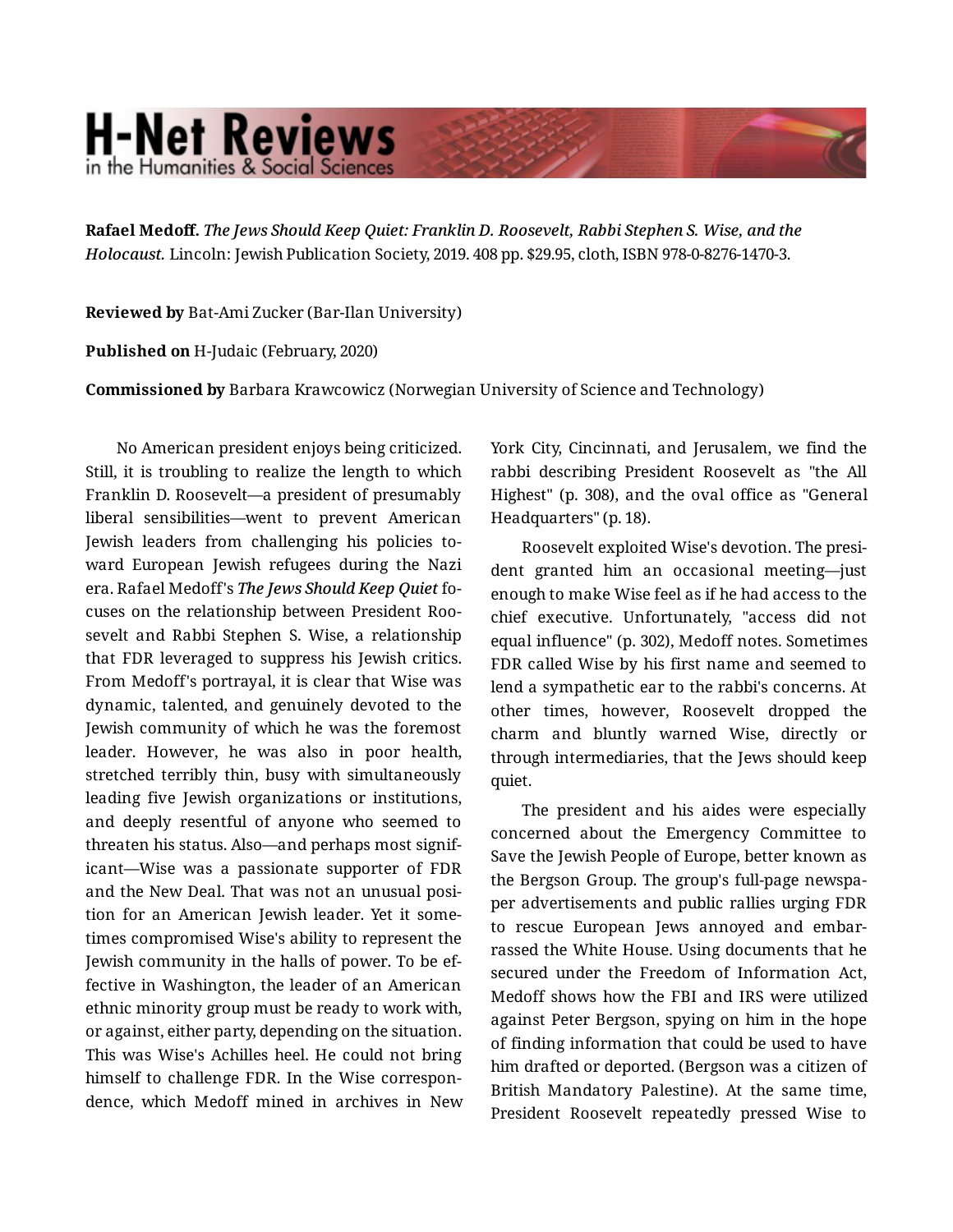take steps to suppress the Bergsonites. Wise man‐ aged to convince some VIPs to drop out of Berg‐ son-sponsored events, persuaded at least one ma‐ jor news magazine to stop accepting Bergson's ads, and even testified in Congress against a Bergsonsponsored resolution promoting rescue.

*The Jews Should Keep Quiet* describes how, at the very moment he was resisting calls from Amer‐ ican Jews to rescue Jews from Europe, Roosevelt approved the creation of a US government com‐ mission to rescue medieval paintings and other treasured cultural artifacts in European battle zones. Medoff points to the irony of the adminis‐ tration saying it could not use even minimal mili‐ tary resources to save Jewish refugees, while at the same time sending US personnel into dangerous areas to save artwork. Evidence of that kind of perplexing double standard in US policy during the Holocaust surfaces repeatedly in this book and raises painful questions. Why rescue paintings though important—but not people? Why bomb oil factories next to Auschwitz, but not the gas cham‐ bers or railways leading to them? Most of all, why turn away refugees when the immigration quotas were almost never full? Other historians have asked these questions but never really provided a satisfactory answer.

In pursuit of that answer, Medoff delves into FDR's decision to intern Japanese Americans dur‐ ing World War II. Roosevelt's private and some‐ times public assertions about the Japanese being inherently untrustworthy and incapable of fully assimilating are surprisingly similar to numerous remarks that he made in private about Jews. Roo‐ sevelt's unpleasant comments about Jews are not well known. However, reliable sources, including the diaries of Treasury secretary Henry Morgen‐ thau Jr. and vice president Henry Wallace and the private correspondence of members of Congress who met with the president, shed light on his views about Jews.

For example, FDR recommended "spreading the Jews thin" (p. 294) around the country so that they would not concentrate in any one area and dominate the economy or culture. Medoff com‐ pares this to a proposal by Roosevelt to disperse Ja‐ panese Americans around the country after they were released from internment. The similarity in Roosevelt's attitude toward the two minority groups is chilling. It seems clear that FDR simply did not want too many Jews in America. Allowing the immigration quotas to be filled or taking steps to rescue refugees in Europe (and then perhaps having to take them in), did not accord with Roo‐ sevelt's preference as to how the United States should look.

Rabbi Wise was aware of FDR's private atti‐ tudes toward Jews. In one instance, Roosevelt re‐ marked to Wise himself that antisemitism in Poland was the result of Jewish domination of the Polish economy. Yet Wise found himself unable to acknowledge the truth about his idol. Medoff presents fascinating excerpts from the unpub‐ lished first draft of Wise's autobiography in which the rabbi assessed FDR's response to the Holocaust in terms that were far from flattering. However, that chapter never made it to the printer. The final, published version reflected only Wise's unrelent‐ ing admiration for Roosevelt.

*The Jews Should Keep Quiet* is a chronicle of tragedy—of a cynical president and the conflicted and compromised Jewish leader whom he effec‐ tively manipulated. To his credit, Medoff avoids ac‐ cusations and condemnations. His tone is mea‐ sured; his prose is crisp. He simply lays out the facts, many of them previously unknown or mis‐ understood, about a disturbing but important chapter in American history. *The Jews Should Keep Quiet* takes a place in the top tier of studies of American responses to the Holocaust.

*Bat-Ami Zuker is professor of American histo‐ ry at the Bar-Ilan University.*